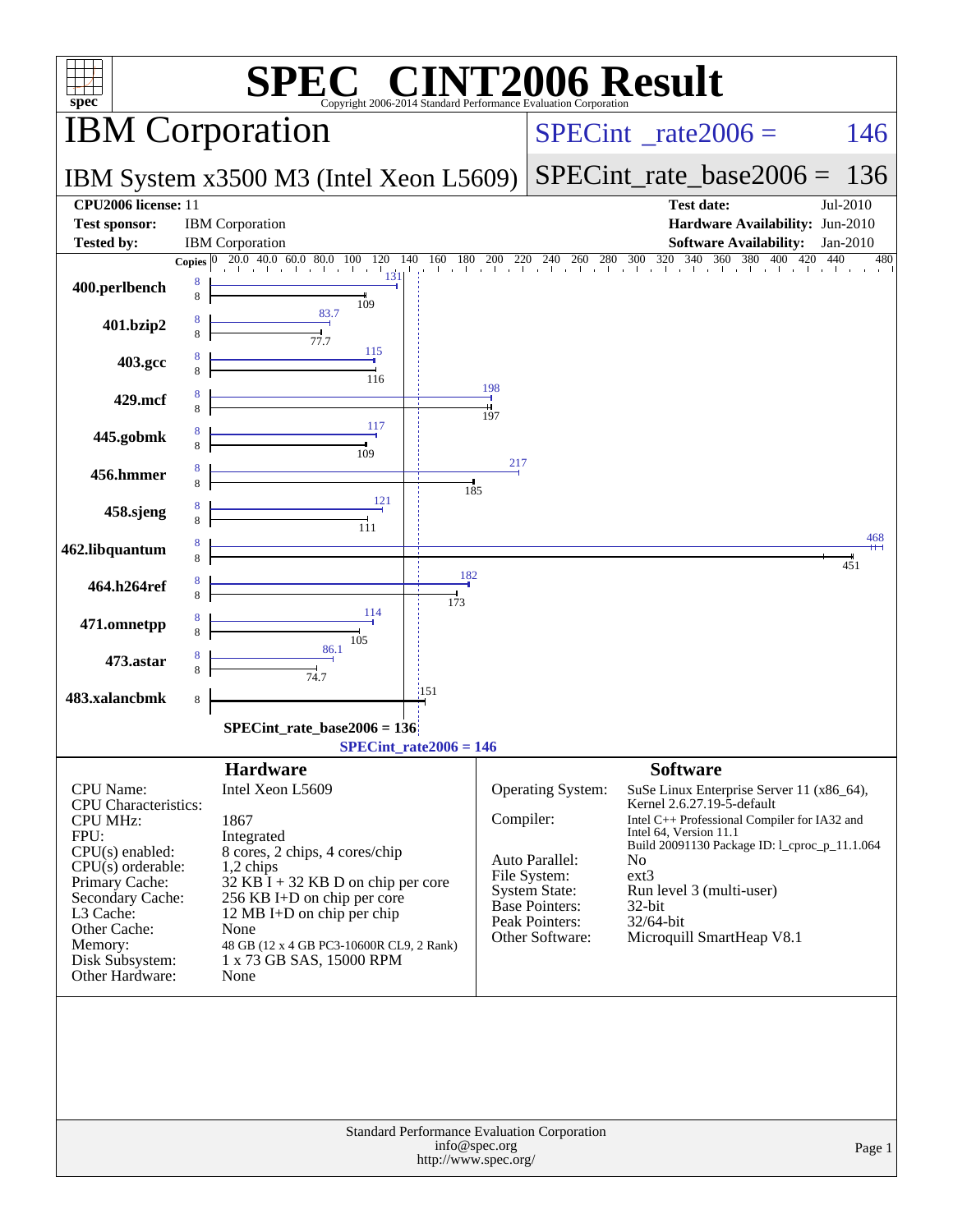

## IBM Corporation

#### SPECint rate $2006 = 146$

IBM System x3500 M3 (Intel Xeon L5609)

[SPECint\\_rate\\_base2006 =](http://www.spec.org/auto/cpu2006/Docs/result-fields.html#SPECintratebase2006) 136

**[CPU2006 license:](http://www.spec.org/auto/cpu2006/Docs/result-fields.html#CPU2006license)** 11 **[Test date:](http://www.spec.org/auto/cpu2006/Docs/result-fields.html#Testdate)** Jul-2010

**[Test sponsor:](http://www.spec.org/auto/cpu2006/Docs/result-fields.html#Testsponsor)** IBM Corporation **[Hardware Availability:](http://www.spec.org/auto/cpu2006/Docs/result-fields.html#HardwareAvailability)** Jun-2010 **[Tested by:](http://www.spec.org/auto/cpu2006/Docs/result-fields.html#Testedby)** IBM Corporation **[Software Availability:](http://www.spec.org/auto/cpu2006/Docs/result-fields.html#SoftwareAvailability)** Jan-2010

#### **[Results Table](http://www.spec.org/auto/cpu2006/Docs/result-fields.html#ResultsTable)**

|                    | <b>Base</b>   |                |       |                |       |                |             |               | <b>Peak</b>    |              |                                                                                                          |              |                |              |  |
|--------------------|---------------|----------------|-------|----------------|-------|----------------|-------------|---------------|----------------|--------------|----------------------------------------------------------------------------------------------------------|--------------|----------------|--------------|--|
| <b>Benchmark</b>   | <b>Copies</b> | <b>Seconds</b> | Ratio | <b>Seconds</b> | Ratio | <b>Seconds</b> | Ratio       | <b>Copies</b> | <b>Seconds</b> | <b>Ratio</b> | <b>Seconds</b>                                                                                           | <b>Ratio</b> | <b>Seconds</b> | <b>Ratio</b> |  |
| 400.perlbench      | 8             | 723            | 108   | 714            | 109   | 714            | 110         | 8             | 597            | 131          | 596                                                                                                      | 131          | 596            | 131          |  |
| 401.bzip2          | 8             | 996            | 77.5  | 991            | 77.9  | 994            | 77.7I       | 8             | 922            | 83.7         | 923                                                                                                      | 83.7         | 922            | 83.7         |  |
| $403.\mathrm{gcc}$ | 8             | 555            | 116   | 554            | 116   | 554            | 116         | 8             | 557            | 116          | 560                                                                                                      | 115          | 562            | 115          |  |
| $429$ .mcf         | 8             | 374            | 195   | 369            | 198   | 369            | 197         | 8             | 369            | 198          | 370                                                                                                      | 197          | 369            | 198          |  |
| $445$ .gobmk       | 8             | 768            | 109   | 769            | 109   | 764            | 110         | 8             | 718            | 117          | 721                                                                                                      | 116          | 720            | <b>117</b>   |  |
| 456.hmmer          | 8             | 403            | 185   | 404            | 185   | 402            | 186         | 8             | 344            | 217          | 345                                                                                                      | 217          | 345            | 217          |  |
| $458$ .sjeng       | 8             | 876            | 111   | 875            | 111   | 875            | 111         | 8             | 799            | 121          | 799                                                                                                      | 121          | 799            | 121          |  |
| 462.libquantum     | 8             | 384            | 431   | 367            | 452   | 368            | 451         | 8             | 354            | 468          | 357                                                                                                      | 465          | 351            | 473          |  |
| 464.h264ref        | 8             | 1021           | 173   | 1023           | 173   | 1022           | 173         | 8             | 974            | 182          | 973                                                                                                      | 182          | 977            | 181          |  |
| 471.omnetpp        | 8             | 478            | 105   | 478            | 105   | 478            | 105         | 8             | 437            | 114          | 438                                                                                                      | 114          | 438            | 114          |  |
| $473.$ astar       | 8             | 751            | 74.8  | 752            | 74.6  | 752            | <b>74.7</b> | 8             | 652            | 86.1         | 653                                                                                                      | 86.0         | 651            | 86.2         |  |
| 483.xalancbmk      | 8             | 366            | 151   | 366            | 151   | 366            | 151         | 8             | 366            | 151          | 366                                                                                                      | 151          | 366            | <u>151</u>   |  |
|                    |               |                |       |                |       |                |             |               |                |              | Results appear in the order in which they were run. Bold underlined text indicates a median measurement. |              |                |              |  |

#### **[Submit Notes](http://www.spec.org/auto/cpu2006/Docs/result-fields.html#SubmitNotes)**

The config file option 'submit' was used. numactl was used to bind copies to the cores

#### **[Platform Notes](http://www.spec.org/auto/cpu2006/Docs/result-fields.html#PlatformNotes)**

 Turbo Mode Enable Turbo Boost set to Traditional CPU C State Enable Data Reuse Disable

#### **[General Notes](http://www.spec.org/auto/cpu2006/Docs/result-fields.html#GeneralNotes)**

 Binaries were compiled on SLES 10 with Binutils 2.18.50.0.7.20080502 'ulimit -s unlimited' was used to set the stack size to unlimited prior to run

## **[Base Compiler Invocation](http://www.spec.org/auto/cpu2006/Docs/result-fields.html#BaseCompilerInvocation)**

[C benchmarks](http://www.spec.org/auto/cpu2006/Docs/result-fields.html#Cbenchmarks): [icc -m32](http://www.spec.org/cpu2006/results/res2010q3/cpu2006-20100802-12731.flags.html#user_CCbase_intel_icc_32bit_5ff4a39e364c98233615fdd38438c6f2)

[C++ benchmarks:](http://www.spec.org/auto/cpu2006/Docs/result-fields.html#CXXbenchmarks) [icpc -m32](http://www.spec.org/cpu2006/results/res2010q3/cpu2006-20100802-12731.flags.html#user_CXXbase_intel_icpc_32bit_4e5a5ef1a53fd332b3c49e69c3330699)

> Standard Performance Evaluation Corporation [info@spec.org](mailto:info@spec.org) <http://www.spec.org/>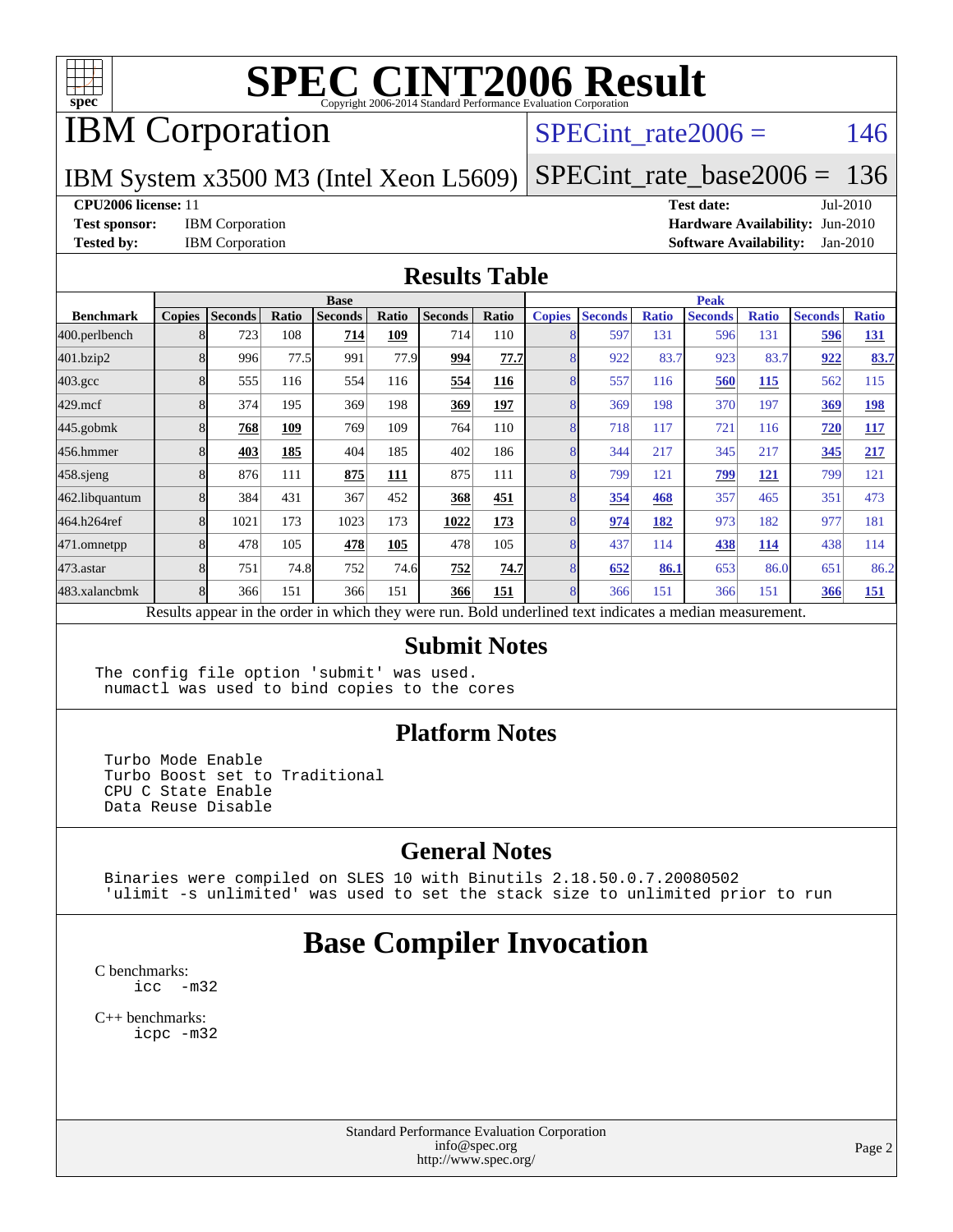

IBM Corporation

 $SPECTnt_rate2006 = 146$ 

IBM System x3500 M3 (Intel Xeon L5609) [SPECint\\_rate\\_base2006 =](http://www.spec.org/auto/cpu2006/Docs/result-fields.html#SPECintratebase2006) 136

**[Test sponsor:](http://www.spec.org/auto/cpu2006/Docs/result-fields.html#Testsponsor)** IBM Corporation **[Hardware Availability:](http://www.spec.org/auto/cpu2006/Docs/result-fields.html#HardwareAvailability)** Jun-2010 **[Tested by:](http://www.spec.org/auto/cpu2006/Docs/result-fields.html#Testedby)** IBM Corporation **[Software Availability:](http://www.spec.org/auto/cpu2006/Docs/result-fields.html#SoftwareAvailability)** Jan-2010

**[CPU2006 license:](http://www.spec.org/auto/cpu2006/Docs/result-fields.html#CPU2006license)** 11 **[Test date:](http://www.spec.org/auto/cpu2006/Docs/result-fields.html#Testdate)** Jul-2010

#### **[Base Portability Flags](http://www.spec.org/auto/cpu2006/Docs/result-fields.html#BasePortabilityFlags)**

 400.perlbench: [-DSPEC\\_CPU\\_LINUX\\_IA32](http://www.spec.org/cpu2006/results/res2010q3/cpu2006-20100802-12731.flags.html#b400.perlbench_baseCPORTABILITY_DSPEC_CPU_LINUX_IA32) 462.libquantum: [-DSPEC\\_CPU\\_LINUX](http://www.spec.org/cpu2006/results/res2010q3/cpu2006-20100802-12731.flags.html#b462.libquantum_baseCPORTABILITY_DSPEC_CPU_LINUX) 483.xalancbmk: [-DSPEC\\_CPU\\_LINUX](http://www.spec.org/cpu2006/results/res2010q3/cpu2006-20100802-12731.flags.html#b483.xalancbmk_baseCXXPORTABILITY_DSPEC_CPU_LINUX)

**[Base Optimization Flags](http://www.spec.org/auto/cpu2006/Docs/result-fields.html#BaseOptimizationFlags)**

[C benchmarks](http://www.spec.org/auto/cpu2006/Docs/result-fields.html#Cbenchmarks):

[-xSSE4.2](http://www.spec.org/cpu2006/results/res2010q3/cpu2006-20100802-12731.flags.html#user_CCbase_f-xSSE42_f91528193cf0b216347adb8b939d4107) [-ipo](http://www.spec.org/cpu2006/results/res2010q3/cpu2006-20100802-12731.flags.html#user_CCbase_f-ipo) [-O3](http://www.spec.org/cpu2006/results/res2010q3/cpu2006-20100802-12731.flags.html#user_CCbase_f-O3) [-no-prec-div](http://www.spec.org/cpu2006/results/res2010q3/cpu2006-20100802-12731.flags.html#user_CCbase_f-no-prec-div) [-static](http://www.spec.org/cpu2006/results/res2010q3/cpu2006-20100802-12731.flags.html#user_CCbase_f-static) [-opt-prefetch](http://www.spec.org/cpu2006/results/res2010q3/cpu2006-20100802-12731.flags.html#user_CCbase_f-opt-prefetch)

[C++ benchmarks:](http://www.spec.org/auto/cpu2006/Docs/result-fields.html#CXXbenchmarks)

[-xSSE4.2](http://www.spec.org/cpu2006/results/res2010q3/cpu2006-20100802-12731.flags.html#user_CXXbase_f-xSSE42_f91528193cf0b216347adb8b939d4107) [-ipo](http://www.spec.org/cpu2006/results/res2010q3/cpu2006-20100802-12731.flags.html#user_CXXbase_f-ipo) [-O3](http://www.spec.org/cpu2006/results/res2010q3/cpu2006-20100802-12731.flags.html#user_CXXbase_f-O3) [-no-prec-div](http://www.spec.org/cpu2006/results/res2010q3/cpu2006-20100802-12731.flags.html#user_CXXbase_f-no-prec-div) [-opt-prefetch](http://www.spec.org/cpu2006/results/res2010q3/cpu2006-20100802-12731.flags.html#user_CXXbase_f-opt-prefetch) [-Wl,-z,muldefs](http://www.spec.org/cpu2006/results/res2010q3/cpu2006-20100802-12731.flags.html#user_CXXbase_link_force_multiple1_74079c344b956b9658436fd1b6dd3a8a) [-L/home/cmplr/usr3/alrahate/cpu2006.1.1.ic11.1/libic11.1-32bit -lsmartheap](http://www.spec.org/cpu2006/results/res2010q3/cpu2006-20100802-12731.flags.html#user_CXXbase_SmartHeap_d86dffe4a79b79ef8890d5cce17030c3)

### **[Base Other Flags](http://www.spec.org/auto/cpu2006/Docs/result-fields.html#BaseOtherFlags)**

[C benchmarks](http://www.spec.org/auto/cpu2006/Docs/result-fields.html#Cbenchmarks):

403.gcc: [-Dalloca=\\_alloca](http://www.spec.org/cpu2006/results/res2010q3/cpu2006-20100802-12731.flags.html#b403.gcc_baseEXTRA_CFLAGS_Dalloca_be3056838c12de2578596ca5467af7f3)

### **[Peak Compiler Invocation](http://www.spec.org/auto/cpu2006/Docs/result-fields.html#PeakCompilerInvocation)**

[C benchmarks \(except as noted below\)](http://www.spec.org/auto/cpu2006/Docs/result-fields.html#Cbenchmarksexceptasnotedbelow):

[icc -m32](http://www.spec.org/cpu2006/results/res2010q3/cpu2006-20100802-12731.flags.html#user_CCpeak_intel_icc_32bit_5ff4a39e364c98233615fdd38438c6f2)

401.bzip2: [icc -m64](http://www.spec.org/cpu2006/results/res2010q3/cpu2006-20100802-12731.flags.html#user_peakCCLD401_bzip2_intel_icc_64bit_bda6cc9af1fdbb0edc3795bac97ada53)

456.hmmer: [icc -m64](http://www.spec.org/cpu2006/results/res2010q3/cpu2006-20100802-12731.flags.html#user_peakCCLD456_hmmer_intel_icc_64bit_bda6cc9af1fdbb0edc3795bac97ada53)

458.sjeng: [icc -m64](http://www.spec.org/cpu2006/results/res2010q3/cpu2006-20100802-12731.flags.html#user_peakCCLD458_sjeng_intel_icc_64bit_bda6cc9af1fdbb0edc3795bac97ada53)

462.libquantum: [icc -m64](http://www.spec.org/cpu2006/results/res2010q3/cpu2006-20100802-12731.flags.html#user_peakCCLD462_libquantum_intel_icc_64bit_bda6cc9af1fdbb0edc3795bac97ada53)

[C++ benchmarks \(except as noted below\):](http://www.spec.org/auto/cpu2006/Docs/result-fields.html#CXXbenchmarksexceptasnotedbelow) [icpc -m32](http://www.spec.org/cpu2006/results/res2010q3/cpu2006-20100802-12731.flags.html#user_CXXpeak_intel_icpc_32bit_4e5a5ef1a53fd332b3c49e69c3330699)

473.astar: [icpc -m64](http://www.spec.org/cpu2006/results/res2010q3/cpu2006-20100802-12731.flags.html#user_peakCXXLD473_astar_intel_icpc_64bit_fc66a5337ce925472a5c54ad6a0de310)

### **[Peak Portability Flags](http://www.spec.org/auto/cpu2006/Docs/result-fields.html#PeakPortabilityFlags)**

 400.perlbench: [-DSPEC\\_CPU\\_LINUX\\_IA32](http://www.spec.org/cpu2006/results/res2010q3/cpu2006-20100802-12731.flags.html#b400.perlbench_peakCPORTABILITY_DSPEC_CPU_LINUX_IA32) 401.bzip2: [-DSPEC\\_CPU\\_LP64](http://www.spec.org/cpu2006/results/res2010q3/cpu2006-20100802-12731.flags.html#suite_peakCPORTABILITY401_bzip2_DSPEC_CPU_LP64)

Continued on next page

Standard Performance Evaluation Corporation [info@spec.org](mailto:info@spec.org) <http://www.spec.org/>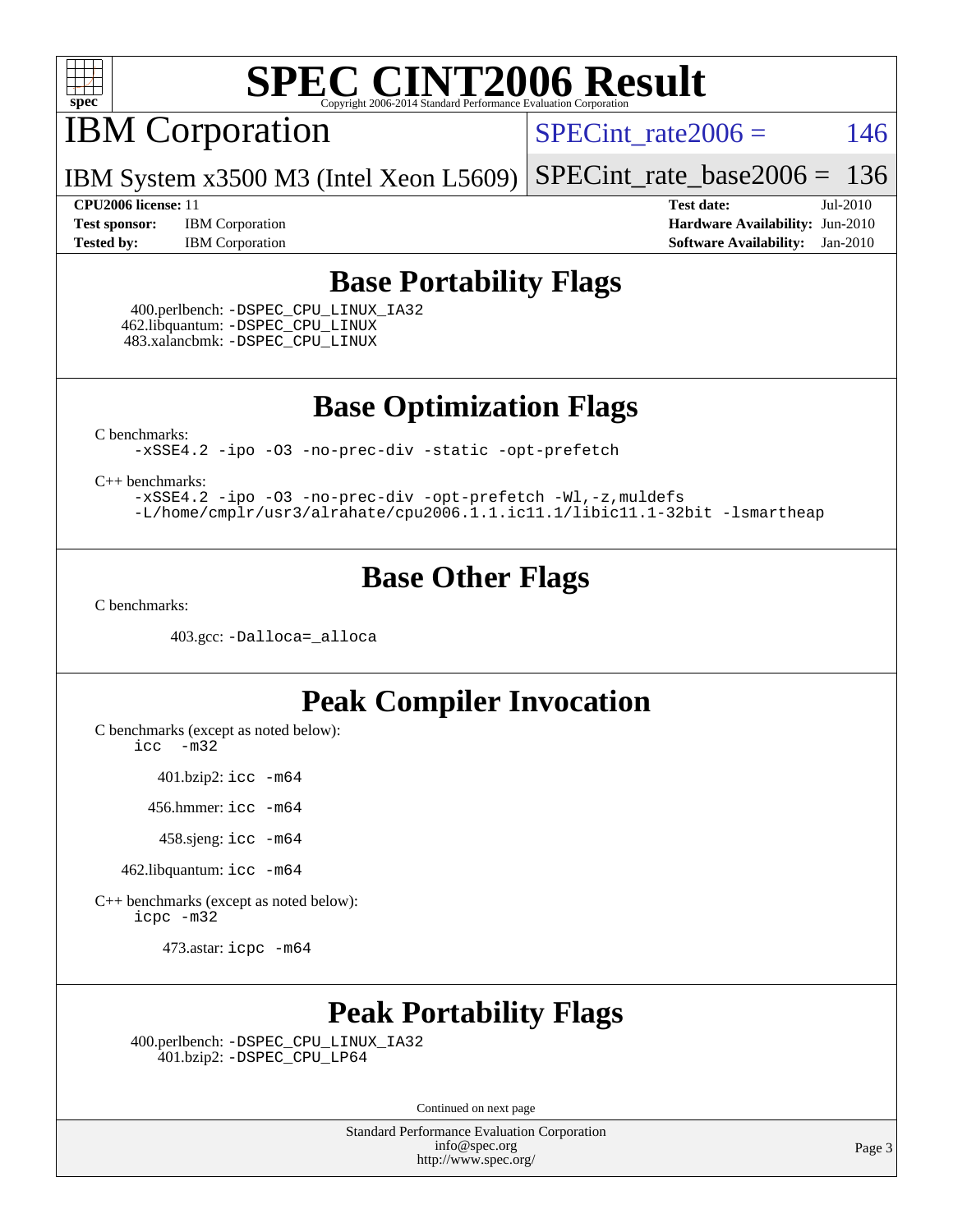

IBM Corporation

SPECint rate $2006 = 146$ 

IBM System x3500 M3 (Intel Xeon L5609) [SPECint\\_rate\\_base2006 =](http://www.spec.org/auto/cpu2006/Docs/result-fields.html#SPECintratebase2006) 136

**[Test sponsor:](http://www.spec.org/auto/cpu2006/Docs/result-fields.html#Testsponsor)** IBM Corporation **[Hardware Availability:](http://www.spec.org/auto/cpu2006/Docs/result-fields.html#HardwareAvailability)** Jun-2010 **[Tested by:](http://www.spec.org/auto/cpu2006/Docs/result-fields.html#Testedby)** IBM Corporation **[Software Availability:](http://www.spec.org/auto/cpu2006/Docs/result-fields.html#SoftwareAvailability)** Jan-2010

**[CPU2006 license:](http://www.spec.org/auto/cpu2006/Docs/result-fields.html#CPU2006license)** 11 **[Test date:](http://www.spec.org/auto/cpu2006/Docs/result-fields.html#Testdate)** Jul-2010

## **[Peak Portability Flags \(Continued\)](http://www.spec.org/auto/cpu2006/Docs/result-fields.html#PeakPortabilityFlags)**

 456.hmmer: [-DSPEC\\_CPU\\_LP64](http://www.spec.org/cpu2006/results/res2010q3/cpu2006-20100802-12731.flags.html#suite_peakCPORTABILITY456_hmmer_DSPEC_CPU_LP64) 458.sjeng: [-DSPEC\\_CPU\\_LP64](http://www.spec.org/cpu2006/results/res2010q3/cpu2006-20100802-12731.flags.html#suite_peakCPORTABILITY458_sjeng_DSPEC_CPU_LP64) 462.libquantum: [-DSPEC\\_CPU\\_LP64](http://www.spec.org/cpu2006/results/res2010q3/cpu2006-20100802-12731.flags.html#suite_peakCPORTABILITY462_libquantum_DSPEC_CPU_LP64) [-DSPEC\\_CPU\\_LINUX](http://www.spec.org/cpu2006/results/res2010q3/cpu2006-20100802-12731.flags.html#b462.libquantum_peakCPORTABILITY_DSPEC_CPU_LINUX) 473.astar: [-DSPEC\\_CPU\\_LP64](http://www.spec.org/cpu2006/results/res2010q3/cpu2006-20100802-12731.flags.html#suite_peakCXXPORTABILITY473_astar_DSPEC_CPU_LP64) 483.xalancbmk: [-DSPEC\\_CPU\\_LINUX](http://www.spec.org/cpu2006/results/res2010q3/cpu2006-20100802-12731.flags.html#b483.xalancbmk_peakCXXPORTABILITY_DSPEC_CPU_LINUX)

### **[Peak Optimization Flags](http://www.spec.org/auto/cpu2006/Docs/result-fields.html#PeakOptimizationFlags)**

[C benchmarks](http://www.spec.org/auto/cpu2006/Docs/result-fields.html#Cbenchmarks):

Standard Performance Evaluation Corporation [info@spec.org](mailto:info@spec.org) <http://www.spec.org/> Page 4 400.perlbench: [-xSSE4.2](http://www.spec.org/cpu2006/results/res2010q3/cpu2006-20100802-12731.flags.html#user_peakPASS2_CFLAGSPASS2_LDCFLAGS400_perlbench_f-xSSE42_f91528193cf0b216347adb8b939d4107)(pass 2) [-prof-gen](http://www.spec.org/cpu2006/results/res2010q3/cpu2006-20100802-12731.flags.html#user_peakPASS1_CFLAGSPASS1_LDCFLAGS400_perlbench_prof_gen_e43856698f6ca7b7e442dfd80e94a8fc)(pass 1) [-ipo](http://www.spec.org/cpu2006/results/res2010q3/cpu2006-20100802-12731.flags.html#user_peakPASS2_CFLAGSPASS2_LDCFLAGS400_perlbench_f-ipo)(pass 2) [-O3](http://www.spec.org/cpu2006/results/res2010q3/cpu2006-20100802-12731.flags.html#user_peakPASS2_CFLAGSPASS2_LDCFLAGS400_perlbench_f-O3)(pass 2) [-no-prec-div](http://www.spec.org/cpu2006/results/res2010q3/cpu2006-20100802-12731.flags.html#user_peakPASS2_CFLAGSPASS2_LDCFLAGS400_perlbench_f-no-prec-div)(pass 2) [-static](http://www.spec.org/cpu2006/results/res2010q3/cpu2006-20100802-12731.flags.html#user_peakPASS2_CFLAGSPASS2_LDCFLAGS400_perlbench_f-static)(pass 2) [-prof-use](http://www.spec.org/cpu2006/results/res2010q3/cpu2006-20100802-12731.flags.html#user_peakPASS2_CFLAGSPASS2_LDCFLAGS400_perlbench_prof_use_bccf7792157ff70d64e32fe3e1250b55)(pass 2) [-ansi-alias](http://www.spec.org/cpu2006/results/res2010q3/cpu2006-20100802-12731.flags.html#user_peakCOPTIMIZE400_perlbench_f-ansi-alias) 401.bzip2: [-xSSE4.2](http://www.spec.org/cpu2006/results/res2010q3/cpu2006-20100802-12731.flags.html#user_peakPASS2_CFLAGSPASS2_LDCFLAGS401_bzip2_f-xSSE42_f91528193cf0b216347adb8b939d4107)(pass 2) [-prof-gen](http://www.spec.org/cpu2006/results/res2010q3/cpu2006-20100802-12731.flags.html#user_peakPASS1_CFLAGSPASS1_LDCFLAGS401_bzip2_prof_gen_e43856698f6ca7b7e442dfd80e94a8fc)(pass 1) [-ipo](http://www.spec.org/cpu2006/results/res2010q3/cpu2006-20100802-12731.flags.html#user_peakPASS2_CFLAGSPASS2_LDCFLAGS401_bzip2_f-ipo)(pass 2) [-O3](http://www.spec.org/cpu2006/results/res2010q3/cpu2006-20100802-12731.flags.html#user_peakPASS2_CFLAGSPASS2_LDCFLAGS401_bzip2_f-O3)(pass 2) [-no-prec-div](http://www.spec.org/cpu2006/results/res2010q3/cpu2006-20100802-12731.flags.html#user_peakPASS2_CFLAGSPASS2_LDCFLAGS401_bzip2_f-no-prec-div)(pass 2) [-static](http://www.spec.org/cpu2006/results/res2010q3/cpu2006-20100802-12731.flags.html#user_peakPASS2_CFLAGSPASS2_LDCFLAGS401_bzip2_f-static)(pass 2) [-prof-use](http://www.spec.org/cpu2006/results/res2010q3/cpu2006-20100802-12731.flags.html#user_peakPASS2_CFLAGSPASS2_LDCFLAGS401_bzip2_prof_use_bccf7792157ff70d64e32fe3e1250b55)(pass 2) [-opt-prefetch](http://www.spec.org/cpu2006/results/res2010q3/cpu2006-20100802-12731.flags.html#user_peakCOPTIMIZE401_bzip2_f-opt-prefetch) [-ansi-alias](http://www.spec.org/cpu2006/results/res2010q3/cpu2006-20100802-12731.flags.html#user_peakCOPTIMIZE401_bzip2_f-ansi-alias) [-auto-ilp32](http://www.spec.org/cpu2006/results/res2010q3/cpu2006-20100802-12731.flags.html#user_peakCOPTIMIZE401_bzip2_f-auto-ilp32) 403.gcc: [-xSSE4.2](http://www.spec.org/cpu2006/results/res2010q3/cpu2006-20100802-12731.flags.html#user_peakCOPTIMIZE403_gcc_f-xSSE42_f91528193cf0b216347adb8b939d4107) [-ipo](http://www.spec.org/cpu2006/results/res2010q3/cpu2006-20100802-12731.flags.html#user_peakCOPTIMIZE403_gcc_f-ipo) [-O3](http://www.spec.org/cpu2006/results/res2010q3/cpu2006-20100802-12731.flags.html#user_peakCOPTIMIZE403_gcc_f-O3) [-no-prec-div](http://www.spec.org/cpu2006/results/res2010q3/cpu2006-20100802-12731.flags.html#user_peakCOPTIMIZE403_gcc_f-no-prec-div) [-static](http://www.spec.org/cpu2006/results/res2010q3/cpu2006-20100802-12731.flags.html#user_peakCOPTIMIZE403_gcc_f-static) 429.mcf: [-xSSE4.2](http://www.spec.org/cpu2006/results/res2010q3/cpu2006-20100802-12731.flags.html#user_peakCOPTIMIZE429_mcf_f-xSSE42_f91528193cf0b216347adb8b939d4107) [-ipo](http://www.spec.org/cpu2006/results/res2010q3/cpu2006-20100802-12731.flags.html#user_peakCOPTIMIZE429_mcf_f-ipo) [-O3](http://www.spec.org/cpu2006/results/res2010q3/cpu2006-20100802-12731.flags.html#user_peakCOPTIMIZE429_mcf_f-O3) [-no-prec-div](http://www.spec.org/cpu2006/results/res2010q3/cpu2006-20100802-12731.flags.html#user_peakCOPTIMIZE429_mcf_f-no-prec-div) [-static](http://www.spec.org/cpu2006/results/res2010q3/cpu2006-20100802-12731.flags.html#user_peakCOPTIMIZE429_mcf_f-static) [-opt-prefetch](http://www.spec.org/cpu2006/results/res2010q3/cpu2006-20100802-12731.flags.html#user_peakCOPTIMIZE429_mcf_f-opt-prefetch) 445.gobmk: [-xSSE4.2](http://www.spec.org/cpu2006/results/res2010q3/cpu2006-20100802-12731.flags.html#user_peakPASS2_CFLAGSPASS2_LDCFLAGS445_gobmk_f-xSSE42_f91528193cf0b216347adb8b939d4107)(pass 2) [-prof-gen](http://www.spec.org/cpu2006/results/res2010q3/cpu2006-20100802-12731.flags.html#user_peakPASS1_CFLAGSPASS1_LDCFLAGS445_gobmk_prof_gen_e43856698f6ca7b7e442dfd80e94a8fc)(pass 1) [-prof-use](http://www.spec.org/cpu2006/results/res2010q3/cpu2006-20100802-12731.flags.html#user_peakPASS2_CFLAGSPASS2_LDCFLAGS445_gobmk_prof_use_bccf7792157ff70d64e32fe3e1250b55)(pass 2) [-O2](http://www.spec.org/cpu2006/results/res2010q3/cpu2006-20100802-12731.flags.html#user_peakCOPTIMIZE445_gobmk_f-O2) [-ipo](http://www.spec.org/cpu2006/results/res2010q3/cpu2006-20100802-12731.flags.html#user_peakCOPTIMIZE445_gobmk_f-ipo) [-no-prec-div](http://www.spec.org/cpu2006/results/res2010q3/cpu2006-20100802-12731.flags.html#user_peakCOPTIMIZE445_gobmk_f-no-prec-div) [-ansi-alias](http://www.spec.org/cpu2006/results/res2010q3/cpu2006-20100802-12731.flags.html#user_peakCOPTIMIZE445_gobmk_f-ansi-alias) 456.hmmer: [-xSSE4.2](http://www.spec.org/cpu2006/results/res2010q3/cpu2006-20100802-12731.flags.html#user_peakCOPTIMIZE456_hmmer_f-xSSE42_f91528193cf0b216347adb8b939d4107) [-ipo](http://www.spec.org/cpu2006/results/res2010q3/cpu2006-20100802-12731.flags.html#user_peakCOPTIMIZE456_hmmer_f-ipo) [-O3](http://www.spec.org/cpu2006/results/res2010q3/cpu2006-20100802-12731.flags.html#user_peakCOPTIMIZE456_hmmer_f-O3) [-no-prec-div](http://www.spec.org/cpu2006/results/res2010q3/cpu2006-20100802-12731.flags.html#user_peakCOPTIMIZE456_hmmer_f-no-prec-div) [-static](http://www.spec.org/cpu2006/results/res2010q3/cpu2006-20100802-12731.flags.html#user_peakCOPTIMIZE456_hmmer_f-static) [-unroll2](http://www.spec.org/cpu2006/results/res2010q3/cpu2006-20100802-12731.flags.html#user_peakCOPTIMIZE456_hmmer_f-unroll_784dae83bebfb236979b41d2422d7ec2) [-ansi-alias](http://www.spec.org/cpu2006/results/res2010q3/cpu2006-20100802-12731.flags.html#user_peakCOPTIMIZE456_hmmer_f-ansi-alias) [-auto-ilp32](http://www.spec.org/cpu2006/results/res2010q3/cpu2006-20100802-12731.flags.html#user_peakCOPTIMIZE456_hmmer_f-auto-ilp32) 458.sjeng: [-xSSE4.2](http://www.spec.org/cpu2006/results/res2010q3/cpu2006-20100802-12731.flags.html#user_peakPASS2_CFLAGSPASS2_LDCFLAGS458_sjeng_f-xSSE42_f91528193cf0b216347adb8b939d4107)(pass 2) [-prof-gen](http://www.spec.org/cpu2006/results/res2010q3/cpu2006-20100802-12731.flags.html#user_peakPASS1_CFLAGSPASS1_LDCFLAGS458_sjeng_prof_gen_e43856698f6ca7b7e442dfd80e94a8fc)(pass 1) [-ipo](http://www.spec.org/cpu2006/results/res2010q3/cpu2006-20100802-12731.flags.html#user_peakPASS2_CFLAGSPASS2_LDCFLAGS458_sjeng_f-ipo)(pass 2) [-O3](http://www.spec.org/cpu2006/results/res2010q3/cpu2006-20100802-12731.flags.html#user_peakPASS2_CFLAGSPASS2_LDCFLAGS458_sjeng_f-O3)(pass 2) [-no-prec-div](http://www.spec.org/cpu2006/results/res2010q3/cpu2006-20100802-12731.flags.html#user_peakPASS2_CFLAGSPASS2_LDCFLAGS458_sjeng_f-no-prec-div)(pass 2) [-static](http://www.spec.org/cpu2006/results/res2010q3/cpu2006-20100802-12731.flags.html#user_peakPASS2_CFLAGSPASS2_LDCFLAGS458_sjeng_f-static)(pass 2) [-prof-use](http://www.spec.org/cpu2006/results/res2010q3/cpu2006-20100802-12731.flags.html#user_peakPASS2_CFLAGSPASS2_LDCFLAGS458_sjeng_prof_use_bccf7792157ff70d64e32fe3e1250b55)(pass 2) [-unroll4](http://www.spec.org/cpu2006/results/res2010q3/cpu2006-20100802-12731.flags.html#user_peakCOPTIMIZE458_sjeng_f-unroll_4e5e4ed65b7fd20bdcd365bec371b81f) [-auto-ilp32](http://www.spec.org/cpu2006/results/res2010q3/cpu2006-20100802-12731.flags.html#user_peakCOPTIMIZE458_sjeng_f-auto-ilp32) 462.libquantum: [-xSSE4.2](http://www.spec.org/cpu2006/results/res2010q3/cpu2006-20100802-12731.flags.html#user_peakCOPTIMIZE462_libquantum_f-xSSE42_f91528193cf0b216347adb8b939d4107) [-ipo](http://www.spec.org/cpu2006/results/res2010q3/cpu2006-20100802-12731.flags.html#user_peakCOPTIMIZE462_libquantum_f-ipo) [-O3](http://www.spec.org/cpu2006/results/res2010q3/cpu2006-20100802-12731.flags.html#user_peakCOPTIMIZE462_libquantum_f-O3) [-no-prec-div](http://www.spec.org/cpu2006/results/res2010q3/cpu2006-20100802-12731.flags.html#user_peakCOPTIMIZE462_libquantum_f-no-prec-div) [-static](http://www.spec.org/cpu2006/results/res2010q3/cpu2006-20100802-12731.flags.html#user_peakCOPTIMIZE462_libquantum_f-static) [-auto-ilp32](http://www.spec.org/cpu2006/results/res2010q3/cpu2006-20100802-12731.flags.html#user_peakCOPTIMIZE462_libquantum_f-auto-ilp32) [-opt-prefetch](http://www.spec.org/cpu2006/results/res2010q3/cpu2006-20100802-12731.flags.html#user_peakCOPTIMIZE462_libquantum_f-opt-prefetch) 464.h264ref: [-xSSE4.2](http://www.spec.org/cpu2006/results/res2010q3/cpu2006-20100802-12731.flags.html#user_peakPASS2_CFLAGSPASS2_LDCFLAGS464_h264ref_f-xSSE42_f91528193cf0b216347adb8b939d4107)(pass 2) [-prof-gen](http://www.spec.org/cpu2006/results/res2010q3/cpu2006-20100802-12731.flags.html#user_peakPASS1_CFLAGSPASS1_LDCFLAGS464_h264ref_prof_gen_e43856698f6ca7b7e442dfd80e94a8fc)(pass 1) [-ipo](http://www.spec.org/cpu2006/results/res2010q3/cpu2006-20100802-12731.flags.html#user_peakPASS2_CFLAGSPASS2_LDCFLAGS464_h264ref_f-ipo)(pass 2) [-O3](http://www.spec.org/cpu2006/results/res2010q3/cpu2006-20100802-12731.flags.html#user_peakPASS2_CFLAGSPASS2_LDCFLAGS464_h264ref_f-O3)(pass 2) [-no-prec-div](http://www.spec.org/cpu2006/results/res2010q3/cpu2006-20100802-12731.flags.html#user_peakPASS2_CFLAGSPASS2_LDCFLAGS464_h264ref_f-no-prec-div)(pass 2) [-static](http://www.spec.org/cpu2006/results/res2010q3/cpu2006-20100802-12731.flags.html#user_peakPASS2_CFLAGSPASS2_LDCFLAGS464_h264ref_f-static)(pass 2) [-prof-use](http://www.spec.org/cpu2006/results/res2010q3/cpu2006-20100802-12731.flags.html#user_peakPASS2_CFLAGSPASS2_LDCFLAGS464_h264ref_prof_use_bccf7792157ff70d64e32fe3e1250b55)(pass 2) [-unroll2](http://www.spec.org/cpu2006/results/res2010q3/cpu2006-20100802-12731.flags.html#user_peakCOPTIMIZE464_h264ref_f-unroll_784dae83bebfb236979b41d2422d7ec2) [-ansi-alias](http://www.spec.org/cpu2006/results/res2010q3/cpu2006-20100802-12731.flags.html#user_peakCOPTIMIZE464_h264ref_f-ansi-alias) [C++ benchmarks:](http://www.spec.org/auto/cpu2006/Docs/result-fields.html#CXXbenchmarks) 471.omnetpp: [-xSSE4.2](http://www.spec.org/cpu2006/results/res2010q3/cpu2006-20100802-12731.flags.html#user_peakPASS2_CXXFLAGSPASS2_LDCXXFLAGS471_omnetpp_f-xSSE42_f91528193cf0b216347adb8b939d4107)(pass 2) [-prof-gen](http://www.spec.org/cpu2006/results/res2010q3/cpu2006-20100802-12731.flags.html#user_peakPASS1_CXXFLAGSPASS1_LDCXXFLAGS471_omnetpp_prof_gen_e43856698f6ca7b7e442dfd80e94a8fc)(pass 1) [-ipo](http://www.spec.org/cpu2006/results/res2010q3/cpu2006-20100802-12731.flags.html#user_peakPASS2_CXXFLAGSPASS2_LDCXXFLAGS471_omnetpp_f-ipo)(pass 2) [-O3](http://www.spec.org/cpu2006/results/res2010q3/cpu2006-20100802-12731.flags.html#user_peakPASS2_CXXFLAGSPASS2_LDCXXFLAGS471_omnetpp_f-O3)(pass 2) [-no-prec-div](http://www.spec.org/cpu2006/results/res2010q3/cpu2006-20100802-12731.flags.html#user_peakPASS2_CXXFLAGSPASS2_LDCXXFLAGS471_omnetpp_f-no-prec-div)(pass 2) [-prof-use](http://www.spec.org/cpu2006/results/res2010q3/cpu2006-20100802-12731.flags.html#user_peakPASS2_CXXFLAGSPASS2_LDCXXFLAGS471_omnetpp_prof_use_bccf7792157ff70d64e32fe3e1250b55)(pass 2) [-ansi-alias](http://www.spec.org/cpu2006/results/res2010q3/cpu2006-20100802-12731.flags.html#user_peakCXXOPTIMIZE471_omnetpp_f-ansi-alias) [-opt-ra-region-strategy=block](http://www.spec.org/cpu2006/results/res2010q3/cpu2006-20100802-12731.flags.html#user_peakCXXOPTIMIZE471_omnetpp_f-opt-ra-region-strategy-block_a0a37c372d03933b2a18d4af463c1f69) [-Wl,-z,muldefs](http://www.spec.org/cpu2006/results/res2010q3/cpu2006-20100802-12731.flags.html#user_peakEXTRA_LDFLAGS471_omnetpp_link_force_multiple1_74079c344b956b9658436fd1b6dd3a8a) [-L/home/cmplr/usr3/alrahate/cpu2006.1.1.ic11.1/libic11.1-32bit -lsmartheap](http://www.spec.org/cpu2006/results/res2010q3/cpu2006-20100802-12731.flags.html#user_peakEXTRA_LIBS471_omnetpp_SmartHeap_d86dffe4a79b79ef8890d5cce17030c3)  $473.\text{astar: } -xSSE4$ .  $2(\text{pass 2})$   $-\text{prof-gen}(\text{pass 1})$   $-i\text{po}(\text{pass 2})$ [-O3](http://www.spec.org/cpu2006/results/res2010q3/cpu2006-20100802-12731.flags.html#user_peakPASS2_CXXFLAGSPASS2_LDCXXFLAGS473_astar_f-O3)(pass 2) [-no-prec-div](http://www.spec.org/cpu2006/results/res2010q3/cpu2006-20100802-12731.flags.html#user_peakPASS2_CXXFLAGSPASS2_LDCXXFLAGS473_astar_f-no-prec-div)(pass 2) [-prof-use](http://www.spec.org/cpu2006/results/res2010q3/cpu2006-20100802-12731.flags.html#user_peakPASS2_CXXFLAGSPASS2_LDCXXFLAGS473_astar_prof_use_bccf7792157ff70d64e32fe3e1250b55)(pass 2) [-ansi-alias](http://www.spec.org/cpu2006/results/res2010q3/cpu2006-20100802-12731.flags.html#user_peakCXXOPTIMIZE473_astar_f-ansi-alias) [-opt-ra-region-strategy=routine](http://www.spec.org/cpu2006/results/res2010q3/cpu2006-20100802-12731.flags.html#user_peakCXXOPTIMIZE473_astar_f-opt-ra-region-strategy-routine_ba086ea3b1d46a52e1238e2ca173ed44) [-Wl,-z,muldefs](http://www.spec.org/cpu2006/results/res2010q3/cpu2006-20100802-12731.flags.html#user_peakEXTRA_LDFLAGS473_astar_link_force_multiple1_74079c344b956b9658436fd1b6dd3a8a) Continued on next page